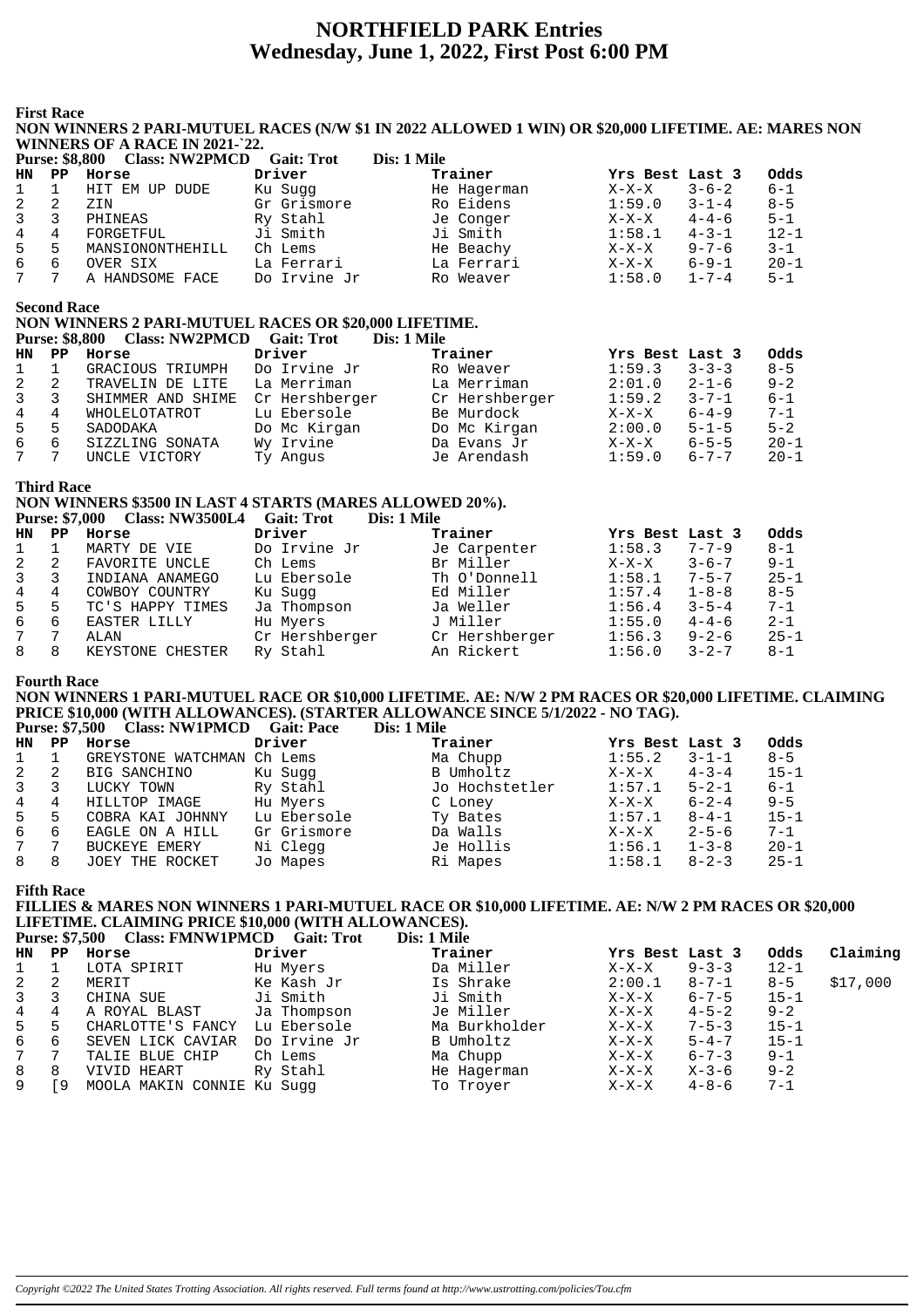### **Sixth Race NON WINNERS 4 PARI-MUTUEL RACES OR \$30,000 LIFETIME. Purse: \$9,800 Class: NW4PMCD Gait: Trot**

|                |    | $\frac{1}{2}$ and $\frac{1}{2}$ and $\frac{1}{2}$ and $\frac{1}{2}$ and $\frac{1}{2}$ and $\frac{1}{2}$ and $\frac{1}{2}$ |              |              |                        |          |
|----------------|----|---------------------------------------------------------------------------------------------------------------------------|--------------|--------------|------------------------|----------|
| HN PP          |    | Horse                                                                                                                     | Driver       | Trainer      | Yrs Best Last 3        | Odds     |
| $1 \quad 1$    |    | GENERAL TSO                                                                                                               | Aa Merriman  | Ro Coblentz  | $5 - 1 - 2$<br>1:57.1  | $5 - 1$  |
| 2              | -2 | STEPHANIE HILL                                                                                                            | Ro Wrenn Jr. | Ch Beaver    | $6 - 3 - 3$<br>$X-X-X$ | $9 - 5$  |
| $\mathbf{3}$   | 3  | CLIFFS OF MOHER                                                                                                           | Ry Stahl     | Ch Myrick    | $8 - 8 - 3$<br>1:59.3  | $25 - 1$ |
| $\overline{4}$ | 4  | MO BAY                                                                                                                    | Gr Grismore  | Sa Schillaci | 1:58.3<br>$2 - 3 - 2$  | $3 - 1$  |
| $5 -$          | 5  | LOADEDWITHCREATINE Ku Suqq                                                                                                |              | He Hagerman  | $9 - 8 - 1$<br>1:56.3  | $10 - 1$ |
| 6              | 6  | INDIANAS MYMVP                                                                                                            | Hu Myers     | Th O'Donnell | 1:59.0<br>$9 - 3 - 5$  | $25 - 1$ |
| 7              |    | MINOTTO HANOVER                                                                                                           | Ch Lems      | Ma Chupp     | $7 - 1 - 7$<br>1:58.1  | $8 - 1$  |
| 8              |    | ELEGANT GIGI                                                                                                              | Do Irvine Jr | Ro Weaver    | $5 - 4 - 7$<br>$X-X-X$ | $5 - 1$  |

### **Seventh Race**

### **NON WINNERS \$3600 IN LAST 4 STARTS.**

|                | <b>Purse: \$7,000</b> | <b>Class: NW3500L4</b> | <b>Gait: Pace</b> | Dis: 1 Mile    |                        |          |
|----------------|-----------------------|------------------------|-------------------|----------------|------------------------|----------|
| HN             | PP                    | Horse                  | Driver            | Trainer        | Yrs Best Last 3        | Odds     |
| 1              |                       | BAIT A HOOK            | Ch Lems           | Th O'Donnell   | 1:52.3<br>$9 - 5 - 1$  | $6 - 1$  |
| 2              | 2                     | RANGER ALERT           | Gr Grismore       | Je Ebersole    | $2 - 3 - 5$<br>X-X-X   | $12 - 1$ |
| $\overline{3}$ |                       | JOHNNY ROCKETTE        | Ku Sugg           | Ro Steck       | $2 - 2 - 9$<br>$X-X-X$ | $5 - 2$  |
| $4^{\circ}$    | 4                     | TAP TAP TAP            | Ja Thompson       | Cr Hershberger | 1:53.2<br>$5 - 6 - 1$  | $9 - 2$  |
| 5              | 5.                    | GOTIT                  | Ry Stahl          | Ch Allen       | $8 - 1 - 9$<br>1:57.3  | $20 - 1$ |
| 6              | 6                     | JUST BOOKEM            | Lu Ebersole       | Sa Schillaci   | $6 - 3 - 6$<br>1:51.2  | $4 - 1$  |
| $7\degree$     |                       | TRUMP THAT             | Aa Merriman       | C Loney        | $3 - 8 - 5$<br>1:56.0  | $3 - 1$  |
| 8              | 8                     | VINTAGE GRAND          | Ke Kash Jr        | Ke Kash Jr     | $5 - 3 - 2$<br>1:51.3  | $20 - 1$ |

### **Eighth Race**

# **NON WINNERS 2 PARI-MUTUEL RACES OR \$20,000 LIFETIME. AE: N/W 3 PM RACES OR \$30,000 LIFETIME. CLAIMING PRICE \$15,000 (WITH ALLOWANCES). (STARTER ALLOWANCE SINCE 5/1/2022 - NO TAG).**

|                |     | Purse: \$8,800 Class: NW2PMCD | <b>Gait: Trot</b> | Dis: 1 Mile |                 |             |          |
|----------------|-----|-------------------------------|-------------------|-------------|-----------------|-------------|----------|
| HN             | PP. | Horse                         | Driver            | Trainer     | Yrs Best Last 3 |             | Odds     |
| 1              |     | REDEMPTOR                     | Ju Irvine         | Ju Irvine   | X-X-X           | $2 - 6 - 4$ | $4 - 1$  |
| 2              |     | HORSE FLY                     | Ke Kash Jr        | Ke Kash Jr  | 2:00.2          | $7 - 8 - 5$ | $20 - 1$ |
| $\overline{3}$ |     | ANASTASIA NERO                | Ry Stahl          | Je Conger   | $X-X-X$         | $4 - 5 - 2$ | $5 - 2$  |
| 4              | 4   | COUNT JOGGING                 | Ku Suqq           | Mi Wollam   | $X-X-X$         | $2 - 7 - 3$ | $6 - 1$  |
| 5              | 5   | WILLING SPIRIT                | Ch Lems           | Ma Chupp    | X-X-X           | $7 - 2 - 6$ | $3 - 1$  |
| 6              | 6   | BLUE JACKET                   | Ja Thompson       | Am Mills    | 1:59.4          | $6 - 7 - 9$ | $20 - 1$ |
| $7^{\circ}$    |     | FROSTY TROUBLE                | Lu Ebersole       | Ja McGinnis | $X-X-X$         | $2 - 7 - 5$ | $7 - 2$  |

### **Ninth Race**

### **NON WINNERS \$2250 IN LAST 4 STARTS THAT ARE N/W \$20,000 IN 2022.**

|                | <b>Purse: \$5,000</b> | <b>Class: NW2250L4</b>         | <b>Gait: Pace</b> | Dis: 1 Mile     |                 |              |          |
|----------------|-----------------------|--------------------------------|-------------------|-----------------|-----------------|--------------|----------|
| <b>HN</b>      | PP                    | Horse                          | Driver            | Trainer         | Yrs Best Last 3 |              | Odds     |
|                |                       | COUSIN LOUIE                   | Ry Stahl          | Le Davenport    | $X-X-X$         | $10 - 5 - 5$ | $7 - 1$  |
| 2              | 2                     | MEADOWBROOK FLASH              | Lu Ebersole       | Ro Krenitsky Jr | 1:55.2          | $4 - 4 - 6$  | $9 - 2$  |
| $\overline{3}$ | 3                     | NORTHERN SPY                   | Hu Myers          | Mi Myers        | $X-X-X$         | $2 - 7 - 9$  | $2 - 1$  |
| 4              | 4                     | FG'S MONDU PACKRAT Gr Grismore |                   | Je Toska        | 1:54.1          | $6 - 2 - 8$  | $9 - 2$  |
| 5              | 5                     | BLUE SPANX                     | Ke Kash Jr        | Ke Kash Jr      | $X-X-X$         | $7 - 7 - 3$  | $4 - 1$  |
| 6              | 6                     | J C ONTHEBEACH                 | Ku Sugg           | Je Roegner      | 1:54.4          | $4 - 3 - 5$  | $10 - 1$ |
| 7              |                       | RIGGINS ART                    | Aa Merriman       | Am Mills        | 1:56.4          | $7 - 2 - 5$  | $20 - 1$ |
| 8              | 8                     | MCWIZ                          | Ch Lems           | Ro Steck        | X-X-X           | $6 - 3 - 5$  | $20 - 1$ |

**Tenth Race**

### **NON WINNERS 1 PARI-MUTUEL RACE OR \$10,000 LIFETIME.** Purse: \$7,500 Class: NW1PMCD Gait: Trot Dis: 1 Mile

| <b>HN</b>   | PP  | Horse                 | Driver      | Trainer     | Yrs Best Last 3 |             | Odds     |
|-------------|-----|-----------------------|-------------|-------------|-----------------|-------------|----------|
|             |     | TURBO CAVIAR          | Lu Ebersole | Je Ebersole | $X-X-X$         | $2 - 5 - 6$ | $7 - 2$  |
| 2           | 2   | WHIMSICAL KID         | Ch Lems     | Le Mullet   | $X-X-X$         | $6 - 9 - 3$ | $10 - 1$ |
| 3           |     | STRATEGIC COMMAND     | Ku Sugg     | Ed Miller   | $X-X-X$         | $7 - 3 - X$ | $15 - 1$ |
| 4           | 4   | DERECHO STORM         | Ja Thompson | Da Miller   | 2:02.0          | $1 - 5 - 8$ | $9 - 1$  |
| 5           | 5.  | U GOTTA BE LEAF       | Hu Myers    | Mi Myers    | $X-X-X$         | $6 - 3 - 9$ | $5 - 1$  |
| 6           | 6   | ORNERY FRED           | Gr Grismore | Ro Eidens   | $X-X-X$         | $8 - 8 - 8$ | $25 - 1$ |
| $7^{\circ}$ |     | PADLOCK               | Ry Stahl    | Jo Wengerd  | $X-X-X$         | $5 - X - X$ | $25 - 1$ |
| 8           | 8   | ANDOVERTHECADDY       | Do Sherman  | Je Roegner  | $X-X-X$         | $3 - 4 - 7$ | $10 - 1$ |
| 9           | i 9 | MUSIC DEO<br>SOUND OF | Aa Merriman | Ch Beaver   | 1:58.0          | $1 - 1 - 8$ | $6 - 5$  |

**Eleventh Race**

### **GUARANTEED \$10,000 PICK 4 STARTS HERE NON WINNERS 1 PARI-MUTUEL RACES OR \$10,000 LIFETIME. CLAIMING PRICE \$7500 (WITH ALLOWANCES). (STARTER ALLOWANCE SINCE 5/1/2022 - NO TAG).**<br>Purse: \$4.000 Class: 7500CLNW1 Gait: Pace Dis: 1 Mile **Purse: \$4,000 Class: 7500CLNW1 Gait: Pace**

|                |    | Turbe villed Chappen Country Turbert | <i><u>DIDI A WARD</u></i> |              |                 |             |          |          |
|----------------|----|--------------------------------------|---------------------------|--------------|-----------------|-------------|----------|----------|
| HN             | PP | Horse                                | Driver                    | Trainer      | Yrs Best Last 3 |             | Odds     | Claiming |
| $\mathbf{1}$   |    | HEERZ HOWIE ROLL                     | Do Irvine Jr              | Ro Brooks    | $X-X-X$         | $6 - 4 - 6$ | $6 - 1$  | \$11,250 |
| 2              | -2 | ROCKIN REGGIE                        | An Lake                   | Am Mills     | X-X-X           | 7-7-9       | $3 - 2$  | \$11,250 |
| $\mathbf{3}$   | 3  | TOMMY SHELBY                         | Ry Stahl                  | Ch Allen     | $X-X-X$         | $8 - 7 - 2$ | $7 - 1$  | \$11,250 |
| $\overline{4}$ | 4  | SAID MY NAME                         | Aa Merriman               | C Loney      | X-X-X           | $3 - 4 - 5$ | $2 - 1$  |          |
| 5              | -5 | MAXIMUM OVERDRIVE                    | Lu Ebersole               | B Umholtz    | $X-X-X$         | $7 - 5 - 8$ | $20 - 1$ |          |
| 6              | -6 | HOUSE EDGE                           | Ti Deaton                 | Ke Kash Jr   | $X-X-X$         | $5 - 9 - 3$ | $12 - 1$ |          |
| 7              |    | GATOR CUB                            | Hu Myers                  | Je Carpenter | $X-X-X$         | $5 - 5 - 4$ | $20 - 1$ |          |
| 8              | 8  | FEAR THE DICE                        | Gr Grismore               | Jo Yoder     | X-X-X           | $4 - 2 - 5$ | $20 - 1$ |          |
|                |    |                                      |                           |              |                 |             |          |          |